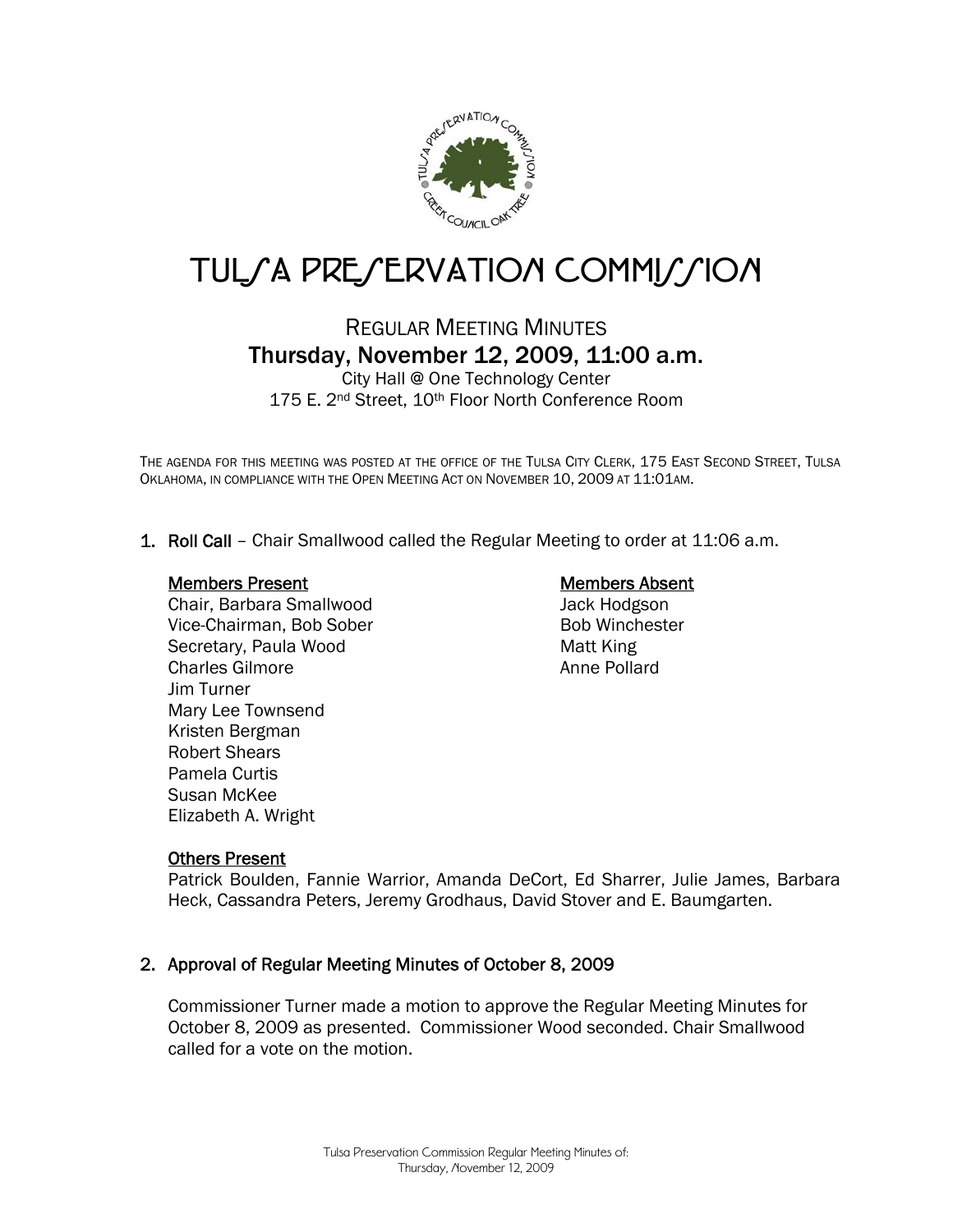## In Favor

#### Opposed None

(1) Smallwood

(2) Sober

- (3) Wood
- (4) Gilmore
- (5) Turner
- (6) Bergman
- (7) Wright
- (8) Shears
- (9) Curtis
- (10) McKee

The motion was Approved by Majority of members present and voting.

## 3. Committee Reports

## A. Historic Preservation Committee

## i. Announcement of Conflict of Interest

No one responded to having a conflict of interest with any of the proposals on the agenda.

Abstaining (1) Townsend

## ii. Applications for Certificate of Appropriateness

## 1. 1860 E. 17<sup>th</sup> Street (Yorktown)

Applicant: Double B Properties, LLC Request: Install storm door at front entry of house.

## Application Date: November 10, 2009 APPROVED WITHOUT CONDITIONS

Mr. Sharrer presented Double B Properties' Certificate of Appropriateness application to the Commission and read the applicable guidelines for this district.

Ms. Baumgarten was present on behalf of Double B Properties, LLC. She had no comments to add to the presentation.

Commissioner Sober gave the COA Subcommittee report on the application. The COA Subcommittee considered Double B Properties' application to be complete and recommended approval. Commissioner Sober made a motion to approve the application with no conditions. Commissioner Curtis seconded the motion. Chair Smallwood asked for a vote on the motion.

Not Present None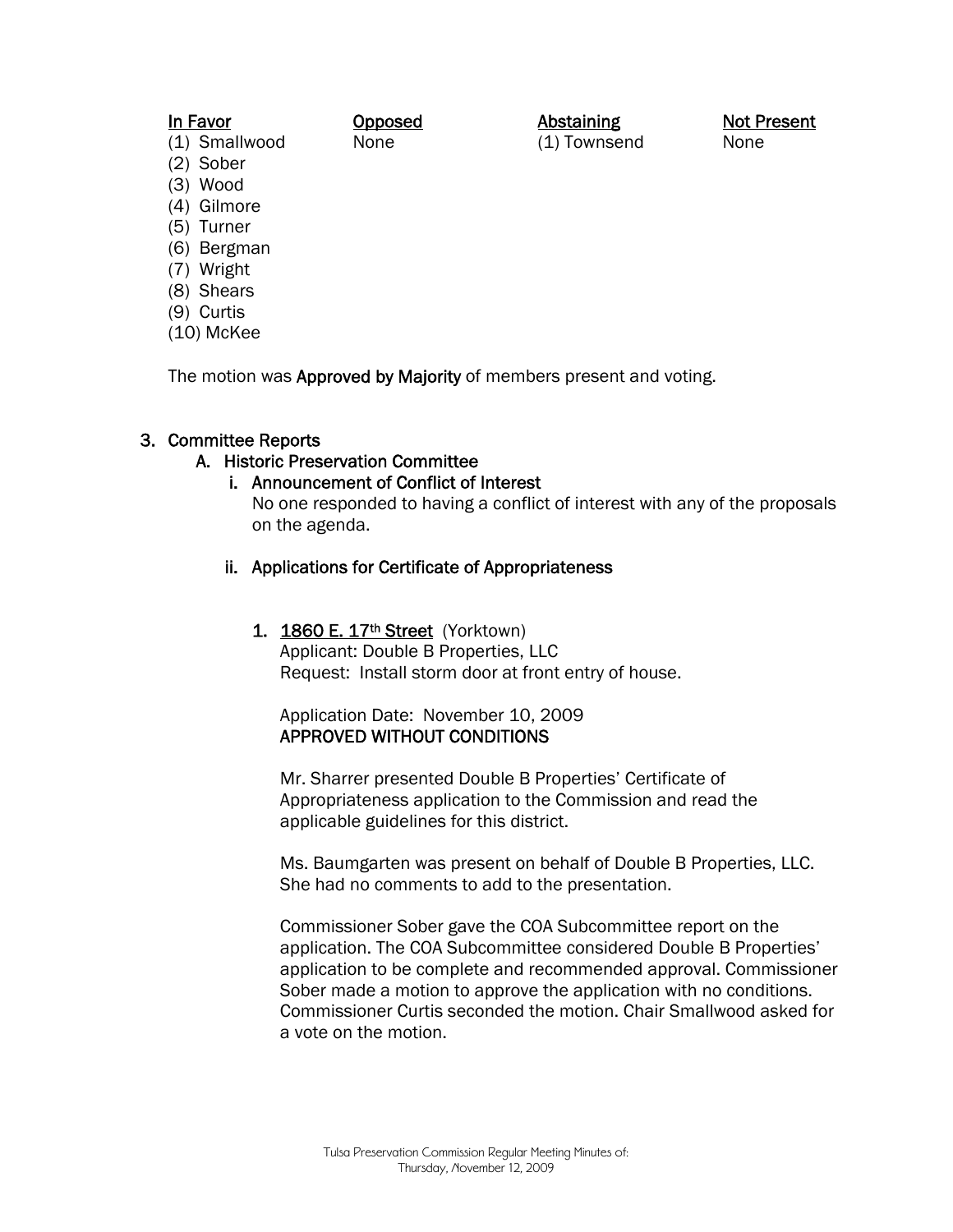| Vote: 1860 E. 17 <sup>th</sup> Street, Double B Properties, LLC |
|-----------------------------------------------------------------|
|-----------------------------------------------------------------|

| In Favor       | Opposed | Abstaining | <b>Not Present</b> |
|----------------|---------|------------|--------------------|
| (1) Smallwood  | None    | None       | None               |
| (2) Sober      |         |            |                    |
| (3) Wood       |         |            |                    |
| (4) Gilmore    |         |            |                    |
| (5) Townsend   |         |            |                    |
| (6)<br>Turner  |         |            |                    |
| (7)<br>Bergman |         |            |                    |
| (8) Wright     |         |            |                    |
| (9) Shears     |         |            |                    |
| $(10)$ Curtis  |         |            |                    |
| $(11)$ McKee   |         |            |                    |

The motion was **Approved Unanimously** by members present and voting. Yorktown Guidelines cited: A.1.2.8

#### 2. 1621 S. St. Louis Avenue (Swan Lake)

Applicant: Julie James Request: Demolition of house on lot.

Application Date: November 10, 2009 DENIED

Mr. Sharrer presented Julie James' application to the Commission and read the guidelines for the district. Mr. Sharrer stated that Ms. James plans to demolish the house based on the amount of investment needed to repair the house.

Ms. James was present at the meeting and answered the Commissioners' questions. Ms. James stated her reasoning for wanting to demolish the home. The commission explained to her that it is commission policy to not allow demolition of homes if it is at all possible to preserve and restore them. It was also explained to Ms. James that the necessary repairs she described were normal repairs for an older home.

Commissioner Sober gave the COA Subcommittee report on the application. The COA Subcommittee considered Ms. James' application to be complete and recommended denial based on a lack of evidence to warrant demolition. Commissioner Sober made a motion to deny the application. Commissioner Bergman seconded the motion. Chair Smallwood asked for a vote on the motion.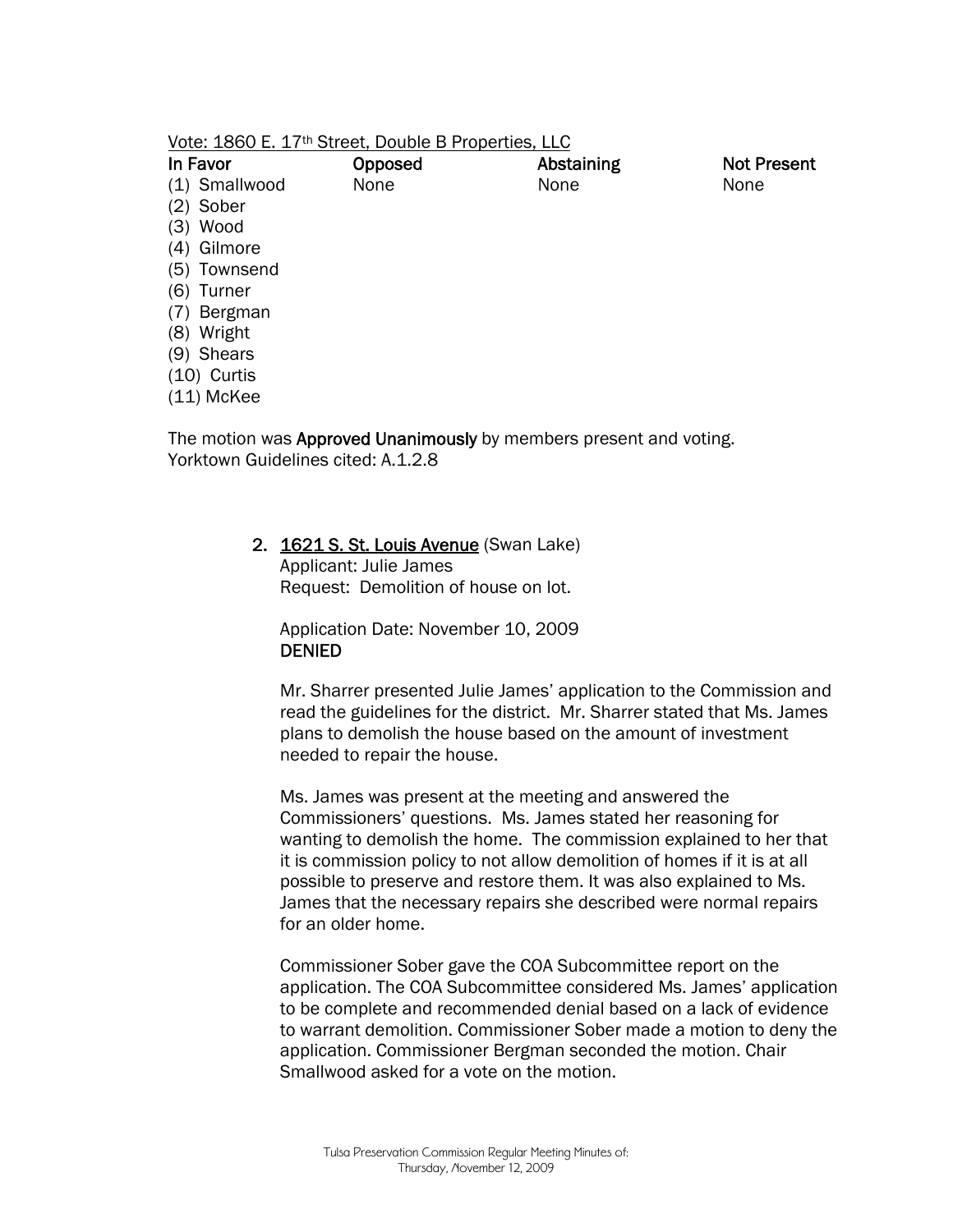| Vote: 1621 S. St. Louis Avenue, Julie James |
|---------------------------------------------|
|---------------------------------------------|

| In Favor      | Opposed    | Abstaining | <b>Not Present</b> |
|---------------|------------|------------|--------------------|
| (1) Smallwood | (1) Turner | None       | None               |
| $(2)$ Sober   | (2) Wright |            |                    |
| $(3)$ Wood    |            |            |                    |
| (4) Gilmore   |            |            |                    |
| (5) Townsend  |            |            |                    |
| (6) Bergman   |            |            |                    |
| (7) Shears    |            |            |                    |
| (8) Curtis    |            |            |                    |
| (9) McKee     |            |            |                    |
|               |            |            |                    |

The motion to **Deny** was **Approved by Majority** by members present and voting. Swan Lake Guidelines cited: F1.0.1

#### 3. 1231 E. 18<sup>th</sup> Street (North Maple Ridge)

Applicant: Dub Stover Request, Part 1: Replace 6/6 wood windows with new 6/6 windows with exterior muntin grids

Application Date: November 10, 2009 APPROVED WITHOUT CONDITIONS

Mr. Sharrer presented Part 1 of Mr. Stover's application to the Commission and read the appropriate guidelines for the district. Photographs of the house in the past and present day home were available for review. Mr. Sharrer stated that Mr. Stover has already replaced the existing 6/6 wood windows with new 6/6 windows with exterior muntin grids.

David Stover was present at the meeting. He answered questions regarding the replacement of the windows.

Commissioner Sober gave the COA Subcommittee report. The COA Subcommittee considered Part 1 of Mr. Stover's application to be complete and recommended a vote to deny the proposal based on a lack of evidence that the original windows were beyond repair as specified in the design guidelines.

Commissioner Sober made a motion to deny the application. Commissioner Curtis seconded. The motion failed. Commissioner Turner made a motion to approve the application. The motion to approve was seconded by Commissioner Townsend. Chair Smallwood asked for a vote on the motion.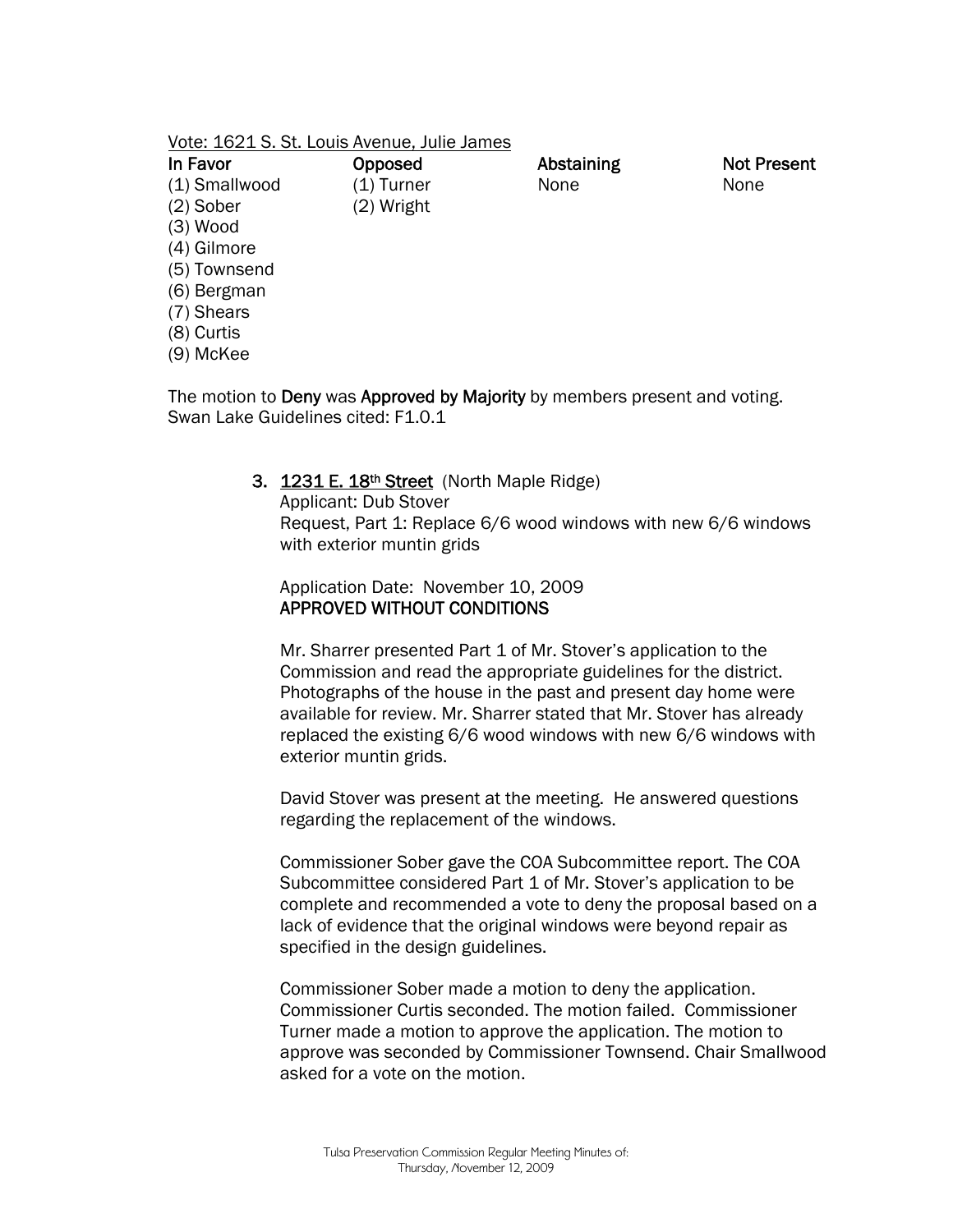#### Vote on Part 1: 1231 E. 18th Street, Dub Stover

| In Favor      | Opposed | Abstaining | <b>Not Present</b> |
|---------------|---------|------------|--------------------|
| (1) Smallwood | None    | None       | None               |
| $(2)$ Sober   |         |            |                    |
| $(3)$ Wood    |         |            |                    |
| (4) Gilmore   |         |            |                    |
| (5) Townsend  |         |            |                    |
| $(6)$ Turner  |         |            |                    |
| (7) Bergman   |         |            |                    |
| (8) Wright    |         |            |                    |
| $(9)$ Shears  |         |            |                    |
| $(10)$ Curtis |         |            |                    |
| $(11)$ McKee  |         |            |                    |

The motion was **Approved Unanimously** by members present and voting. North Maple Ridge Guidelines cited: 1.2.1, 1.2.3, 1.2.4

#### 3. 1231 E. 18th Street (North Maple Ridge)

Applicant: Dub Stover Request, Part 2: Replace front door and sidelights with new Tudor-style wood door and side panels.

Application Date: November 10, 2009 DENIED

Mr. Sharrer presented Part 2 of Mr. Stover's application to the Commission and read the appropriate guidelines for the district. Mr. Sharrer stated that Mr. Stover has already replaced the front door with the Tudor-style door being presented.

Commissioner Sober gave the COA Subcommittee report. The COA Subcommittee deemed Part 2 of the application complete and recommended a vote to deny the proposal based on the fact that there is no evidence that the original door was beyond repair and it was not replaced with a similar looking door with sidelights. Commissioner Sober made a motion to deny the application. The motion to approve was seconded by Commissioner Townsend.

The Commission explained to Mr. Stover that the door should have had a similar look to the one it was replacing to preserve the historic appearance of the home. The Commission also explained that if this application was denied Mr. Stover can come back with a different proposal to replace the existing door.

Chair Smallwood asked for a vote on the motion to deny.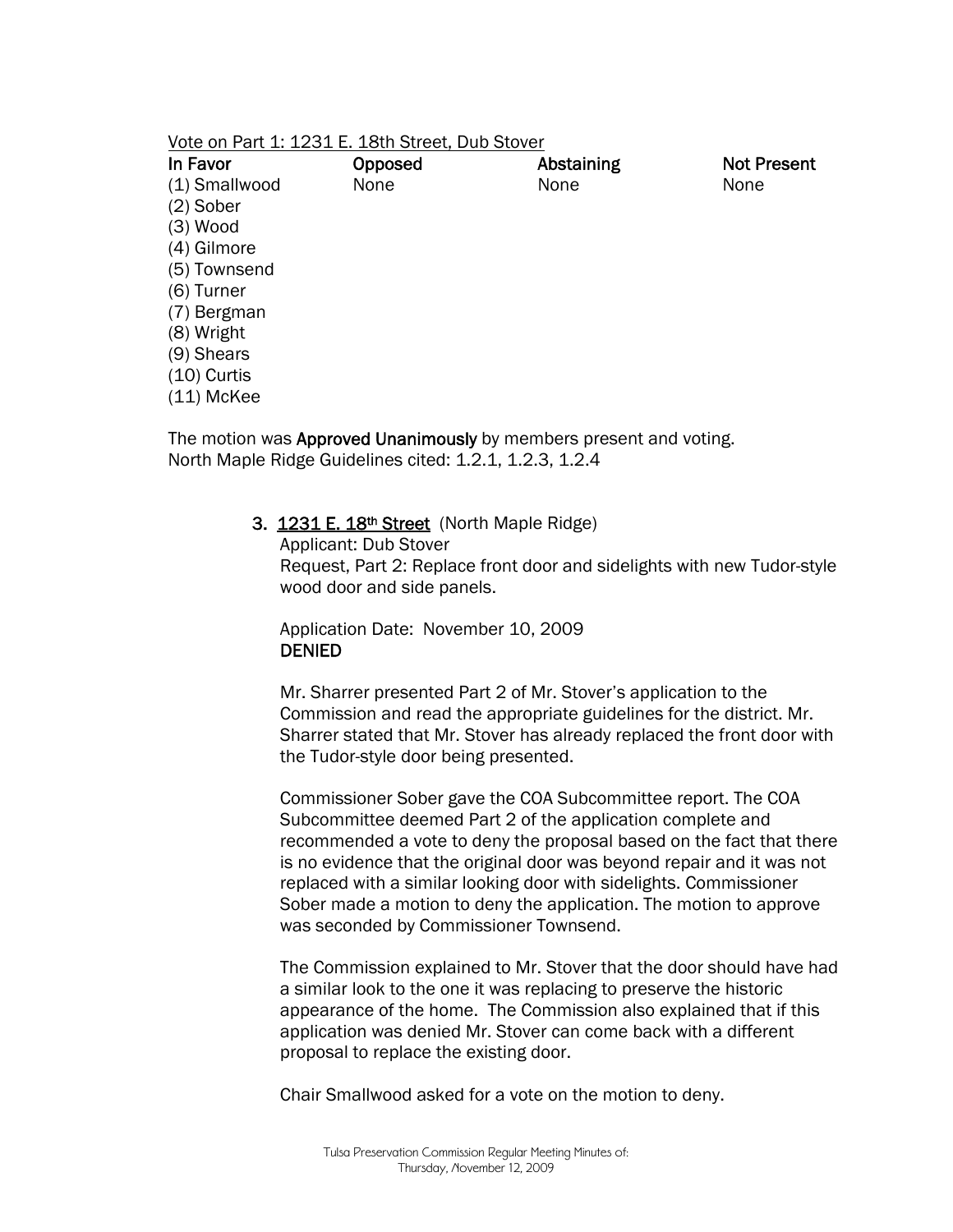#### Vote on Part 2: 1231 E. 18th Street, Dub Stover

| In Favor      | Opposed | Abstaining | <b>Not Present</b> |
|---------------|---------|------------|--------------------|
| (1) Smallwood | None    | None       | None               |
| $(2)$ Sober   |         |            |                    |
| $(3)$ Wood    |         |            |                    |
| (4) Gilmore   |         |            |                    |
| (5) Townsend  |         |            |                    |
| $(6)$ Turner  |         |            |                    |
| (7) Bergman   |         |            |                    |
| (8) Wright    |         |            |                    |
| $(9)$ Shears  |         |            |                    |
| $(10)$ Curtis |         |            |                    |
| $(11)$ McKee  |         |            |                    |

The motion to **Deny** was **Approved Unanimously** by members present and voting. North Maple Ridge Guidelines cited: 1.0.1, 1.2.1, 1.2.3

#### 3. 1231 E. 18<sup>th</sup> Street (North Maple Ridge)

Applicant: Dub Stover Request, Part 3: Replace deteriorated brick portion of retaining wall facing 18th Street with new brick retaining wall.

Application Date: November 10, 2009 DENIED

Mr. Sharrer presented Part 3 of Mr. Stover's application to the Commission for a final review, including drawings of the proposed brick retaining wall and a photograph from the 2000 survey showing the historic wall configuration.

Commissioner Sober gave the COA Subcommittee report. The COA Subcommittee considered Part 3 of the application to be complete and recommended a vote to deny the proposed work based on the appropriate design guidelines. Commissioner Sober made a motion to deny Part 3 of the application. The motion was seconded by Commissioner Wright.

Ms. Barbara Henk, 1220 E. 18<sup>th</sup> St, spoke on behalf of Mr. Stover and commended the discussion regarding his work on the house.

The Commission also discussed the procedures for addressing violations of the design guidelines.

Chair Smallwood asked for a vote on the motion to deny.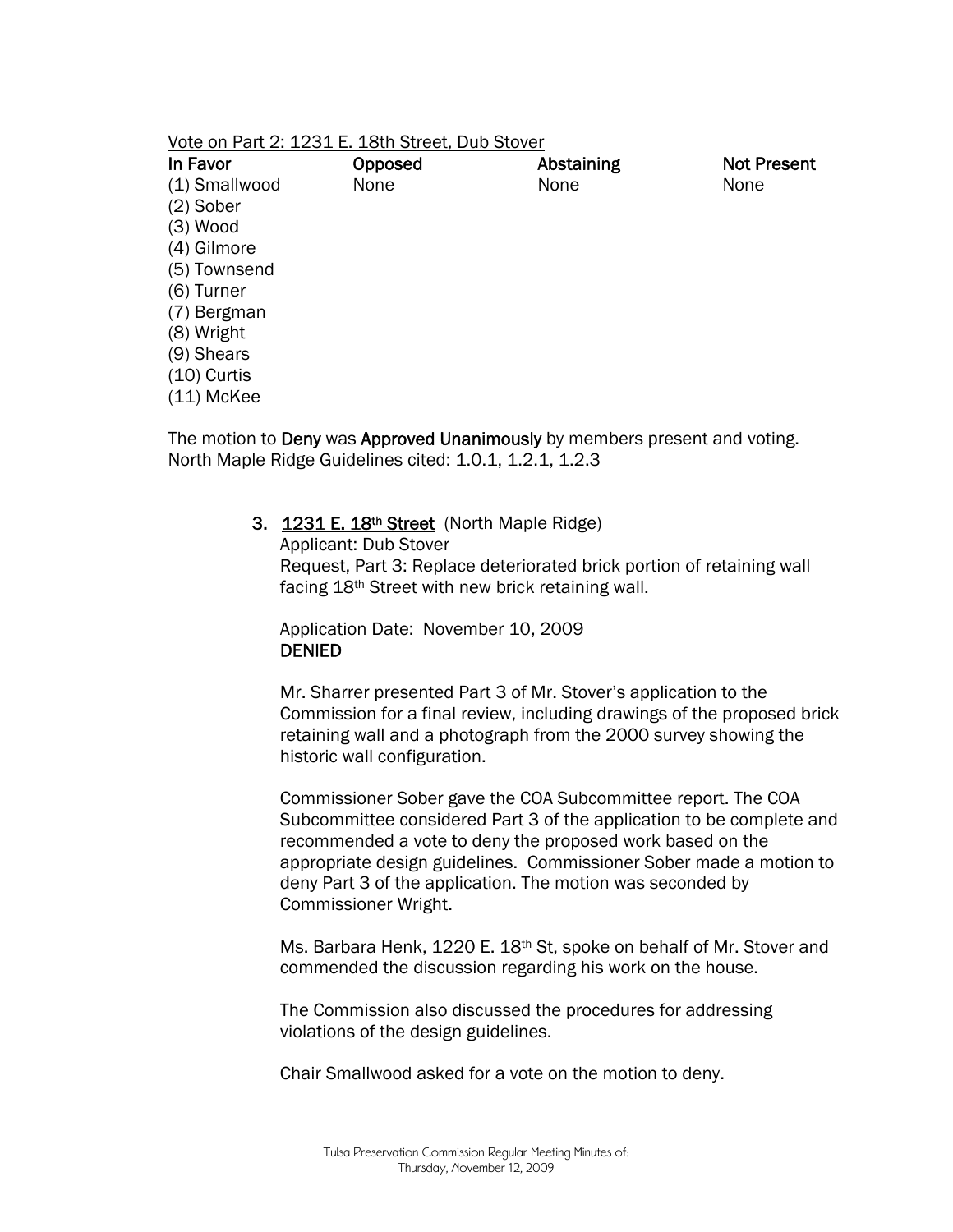#### Vote on Part 3: 1231 E. 18th Street, Dub Stover

| In Favor      | Opposed | Abstaining | <b>Not Present</b> |
|---------------|---------|------------|--------------------|
| (1) Smallwood | None    | None       | None               |
| $(2)$ Sober   |         |            |                    |
| $(3)$ Wood    |         |            |                    |
| (4) Gilmore   |         |            |                    |
| (5) Townsend  |         |            |                    |
| $(6)$ Turner  |         |            |                    |
| (7) Bergman   |         |            |                    |
| (8) Wright    |         |            |                    |
| (9) Shears    |         |            |                    |
| $(10)$ Curtis |         |            |                    |
| $(11)$ McKee  |         |            |                    |

The motion to Deny was Approved Unanimously by members present and voting. North Maple Ridge Guidelines cited: 1.1.5

#### 4. 210 W. Golden Avenue (Brady Heights)

Applicant: Cassandra Peters & Jeremy Grodhaus Request:

- I. Construct two 4' wide buttress walls of 8" concrete block on south end of the stem wall on east side of house.
- II. Remove basement window on east stem wall and construct concrete basement access stairs.

## Application Date: November 10, 2009 APPROVED BOTH PARTS WITHOUT CONDITIONS

Mr. Sharrer presented both parts of Cassandra Peters & Jeremy Grodhaus' application to the Commission and read the appropriate guidelines for the district.

Jeremy Grodhaus attended the meeting and answered questions from the Commission.

Commissioner Sober gave the COA Subcommittee report. The COA Subcommittee considered both parts of the application to be complete and recommended a vote to approve the application. Commissioner Sober made a motion to approve both parts of the application. The motion was seconded by Commissioner Curtis.

Chair Smallwood asked for a vote on the motion.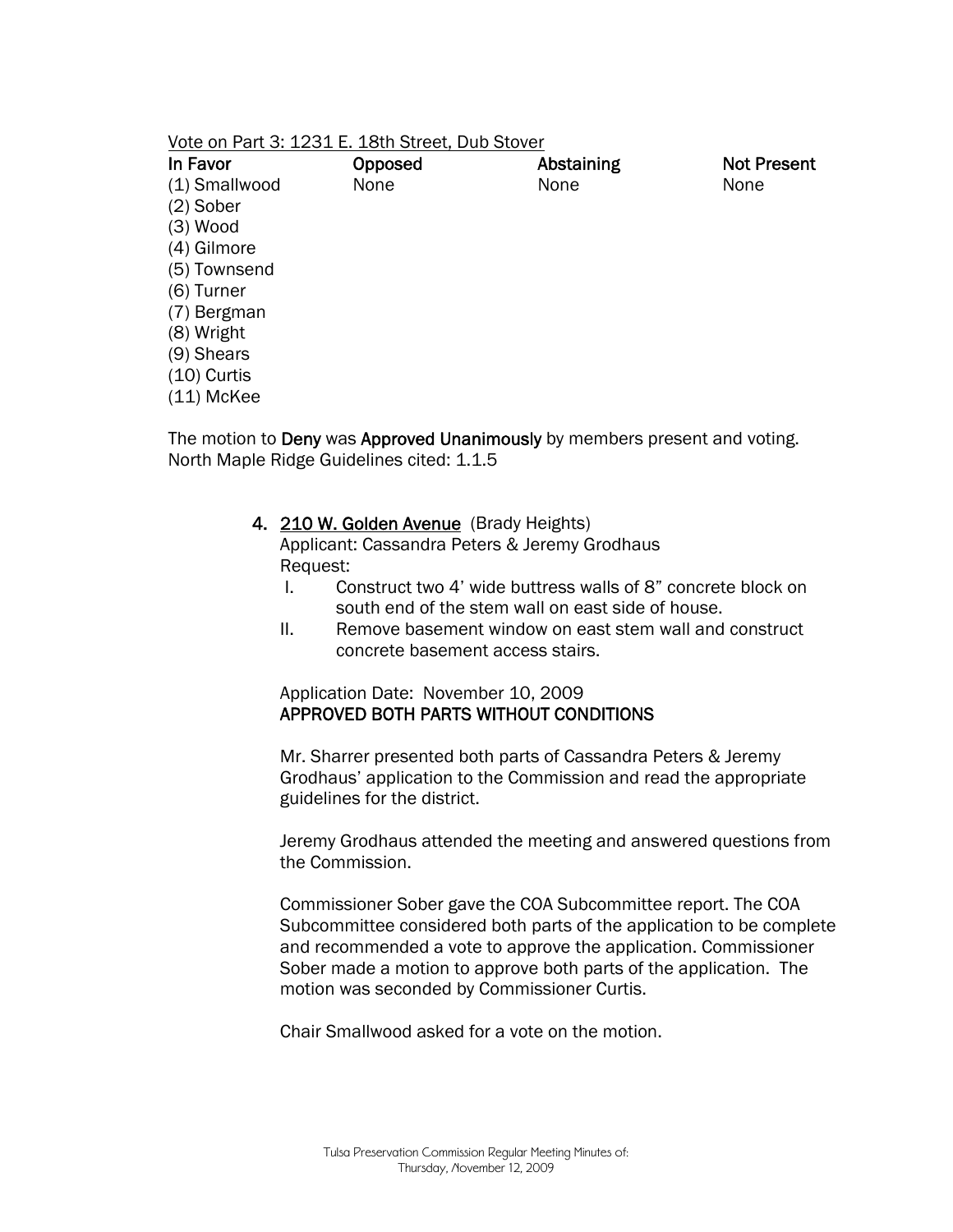|               | Vote: 210 W. Golden Avenue, Cassandra Peters & Jeremy Grodhaus |            |                    |
|---------------|----------------------------------------------------------------|------------|--------------------|
| In Favor      | Opposed                                                        | Abstaining | <b>Not Present</b> |
| (1) Smallwood | None                                                           | None       | None               |
| $(2)$ Sober   |                                                                |            |                    |
| $(3)$ Wood    |                                                                |            |                    |
| (4) Gilmore   |                                                                |            |                    |
| (5) Townsend  |                                                                |            |                    |
| (6) Turner    |                                                                |            |                    |
| (7) Bergman   |                                                                |            |                    |
| (8) Wright    |                                                                |            |                    |
| (9) Shears    |                                                                |            |                    |
| $(10)$ Curtis |                                                                |            |                    |
| $(11)$ McKee  |                                                                |            |                    |

The motion was **Approved Unanimously** by members present and voting. Brady Heights Guidelines cited: Additions to Existing Structures

iii. COA Appointment of Yorktown Neighborhood Representative Michael Park Chair Smallwood read a letter from the Yorktown Neighborhood Association appointing Michael Park as their COA Subcommittee representative to replace John Hill. Commissioner Townsend made a motion to approve this appointment. Commissioner Bergman seconded the motion. Chair Smallwood asked for a vote on the motion.

| In Favor<br>(1) Smallwood<br>$(2)$ Sober<br>$(3)$ Wood<br>(4) Gilmore<br>(5) Townsend<br>(6) Turner<br>(7) Bergman<br>(8) Wright | Opposed<br>None | Abstaining<br>None | <b>Not Present</b><br>None |
|----------------------------------------------------------------------------------------------------------------------------------|-----------------|--------------------|----------------------------|
| (9) Shears<br>$(10)$ Curtis<br>$(11)$ McKee                                                                                      |                 |                    |                            |

The motion was Approved Unanimously by members present and voting.

#### iv. Strategic Plan for Preservation – First Reading

Chair Smallwood called on Amanda DeCort for the reading. Ms. DeCort stated that the only difference from previous versions of the plan was that the top 10 objectives of the Preservation Commission were listed right in the front. Ms. DeCort read the top 10 objectives. The commission applauded the staff for a great job on the Strategic Plan.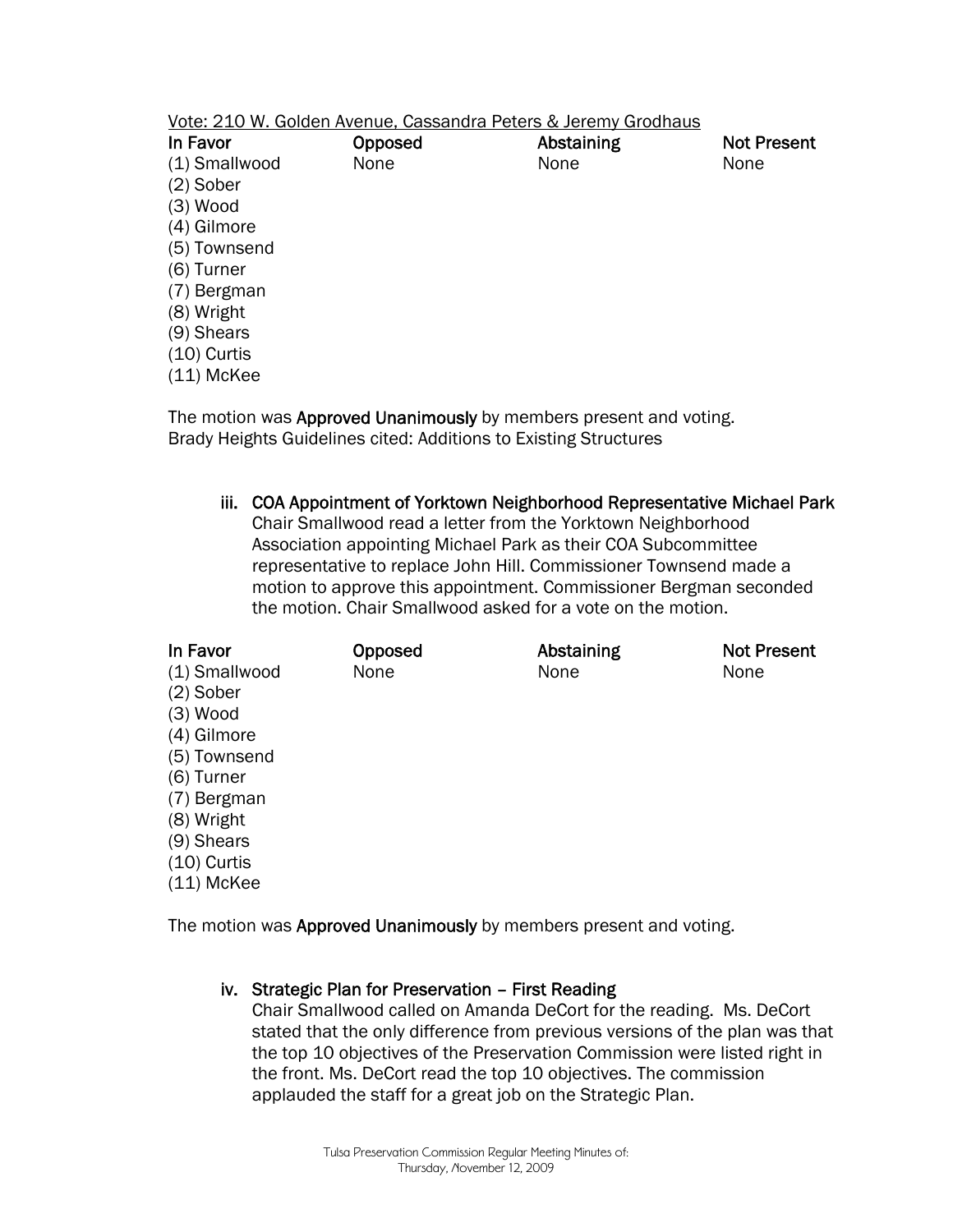## B. Rules and Regulations Committee

Committee Chairman Charles Gilmore reported that the vote for the proposed changes to Rules & Regulations would have to be put off until the December meeting. Everything has been signed off on but the Mayor has not signed it. These changes were to get the professional quorum eliminated in the meetings.

## C. Outreach Committee

Committee Chairperson Kristen Bergman reported that the committee will meet next Thursday, November 19, 2009 at 11:30 a.m. at Elote. She stated that they had submitted the plan for realtor education to the head of the GTAR at the state level. They are hoping to conduct a January or February class. She also spoke of the December 2nd Downtown Survey Open House at City Hall from 10:00am to 2:00pm. She encouraged everyone to attend.

## 4. Chair Report

## A. Nominating Committee

Chair Smallwood stated that she has appointed a nominating committee and the meeting would be immediately following this meeting. She announced there would be a slate of officers to vote on at the December meeting.

## B. Implementation Committee

Chair Smallwood announced that the committee now has a plan and that they had some action items they needed to do. She has volunteered herself to chair this committee in 2010. Also Kristen Bergman, Pam Curtis, Bob Winchester and Bob Sober will be working on this committee.

Chair Smallwood announced that the TPC Christmas party would be December 10 after the regular TPC meeting. Kristen Bergman has offered to have the party in her loft to celebrate Downtown Tulsa. It will be potluck.

Chair Smallwood announced that the annual TPC Retreat would be held on Saturday, January 9, 2010.

## 5. Staff Report

The November Staff Report was handed out prior to the meeting.

Ms. DeCort gave a brief overview of the Downtown Survey. She reported that she will email the results to everyone on the Downtown Survey. She also discussed the tax credit project.